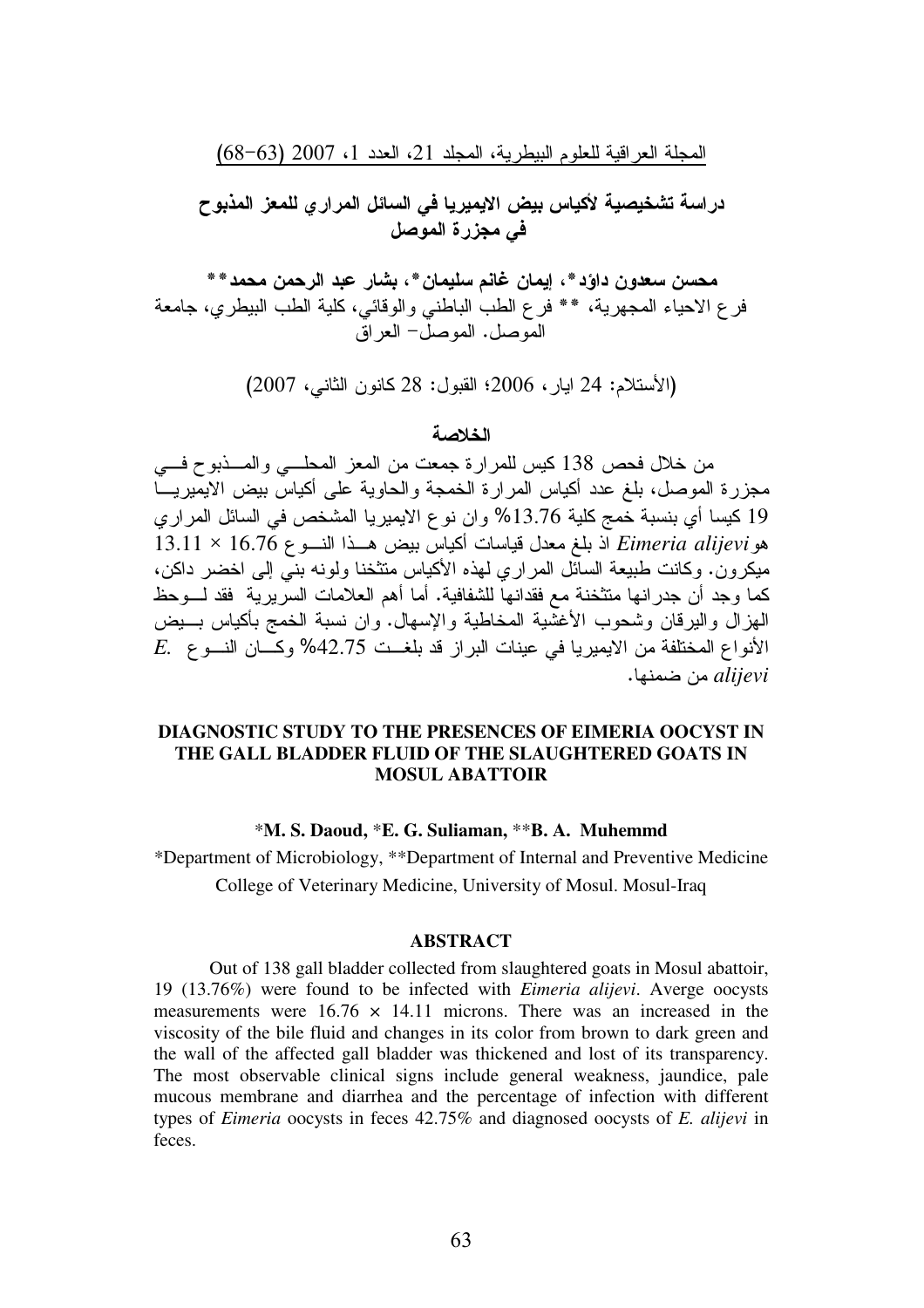### المقدمة

يعد داء الكوكسيديا Coccidiosis من أهم الأمر اض الشائعة الحدوث في العسالم والتي تصبب مختلف أنواع الحيوانات والطبور الداجنة، حيث لازالت المعاناة منه مستمرة على الرغم من نطور طرق الوقاية والعلاج من خلال استخدام مختلف العقاقير المـــضادة لداء الكوكسيديا، إلا أن الخمج المتكرر يسبب انخفاض الوزن وإحداث الوفيات التي قــد تصل إلى 90% عند حدوثها في قطيع ما (1).

نعد الكوكسديا Coccidia من الطفيليات المعوية الشائعة الحدوث في المعـــز ولا يعرف حدوث أنواع هذا الجنس في أعضاء أخرى غير الأمعاء (2) بينما يكون الخمـــج بداء الكوكسيديا في الأرانب على نوعين وهمـــا داء الكوكــسيديا المعويـــة Intestinal Coccidiosis وداء الكوكسيديا الكبديسة Hepatic Coccidiosis (3) ويحسدث داء الكوكسيديا الكبدية في الأرانب بسبب الخمج بالنو ع Eimeria stiadei والذي يودي إلى حدوث أفات مرضية شديدة في خلايا الكبد والقنيوات الـــصفراوية وان اهـــم العلامـــات السريرية نتمثَّل بالإسهال واليرقان وانخفاض الوزن وحدوث الهلاك المفاجئ (1، 4)، لقد تم تسجيل حالة خمج بالكوكسيديا في عجل كان قد هلك بسبب الفشل الكبــدي Hepatic Failure من قبل (5) إذ وصف وجود الاقسومات Meronts فسي الخلايسا الظهاريسة الصفر اوية Biliary Epithelial Cells ولكنه لم يحدد نوع الايميريـــا المــسببة لهــذه الحالة. وقد أشار (2) إلى تشخيص داء الكوكسيديا الكبدي–الصفراوي Hepato-Biliary Coccidiosis في أنثى معز حلوب هلكت بسبب فشل الكبد ولوحظ وجود المفلوقات Schizontsوالامشاج Gametes والخلايسا المسشيجية Gametocytes فسي الخلايسا الظهارية للقنوات الصفراوية وذكر أن أنواع الايميريا المشخصة في عينات البراز تمثلت بالنو ع E. caprina و E. alijevi كما شخص (6) حالة خمـــج طبيعيـــة بالكوكـــسيديا الكبدية في المعز بعمر 6 أشهر كان يعاني من الإسهال لمدة أسبوع ثم حــصل الهـــلاك وعند فحص الكبد لوحظ تضخمه ووجود بؤر نخرية بقياس 6 سم اما مجهريا فقد كـــان هنالك نخر تجلطي Coagulative Necrosis وفرط نتسج فسي القنسوات السصفراوية واحتوائها على الأمشاج الأنثوية والذكرية والمفلوقات.

وبغية الوصول إلى فكرة واضحة حول هذا الموضوع فقد استهدفت هذه الدراسة تحديد نسبة الخمج بالكوكسيديا في كيس المرارة وتصنيف الأنواع المسببة لها في المعز المحلي المذبوح في مجزرة الموصل.

## المواد وطرائق العمل

تم جمع 138 كيس مرارة من إناث المعز المحلي المذبوح في مجزرة الموصــــل وبعمر يتراوح بين 1–5 سنة وذلك للكشف عن أكياس بيض جنس الايميريا في الــسائل المراري وملاحظة اهم التغيرات المرضية العيانية على أكياس المرارة المأخوذة من كـــل حيوان وملاحظة طبيعة السائل المراري ،كما تم تسجيل بعــض العلامـــات الـــسريرية الملاحظة على الحيوانات قبل ذبحها. وفحصت عينات البراز لكل حيوان باستخدام طريقة النطويف بالمحلول السكري (7).

تم غسل أكياس المرارة بماء الحنفية ثم بالماء المقطر ثم فتحت وجمع منها السائل المراري وفحص بالطريقة المباشرة Direct Method وطريقة النرسيب وذلك بساجراء النبذ باستخدام جهاز الطرد المركزي وبسرعة 1500 دورة / دقيقة ولمدة 5–10 دقيقــة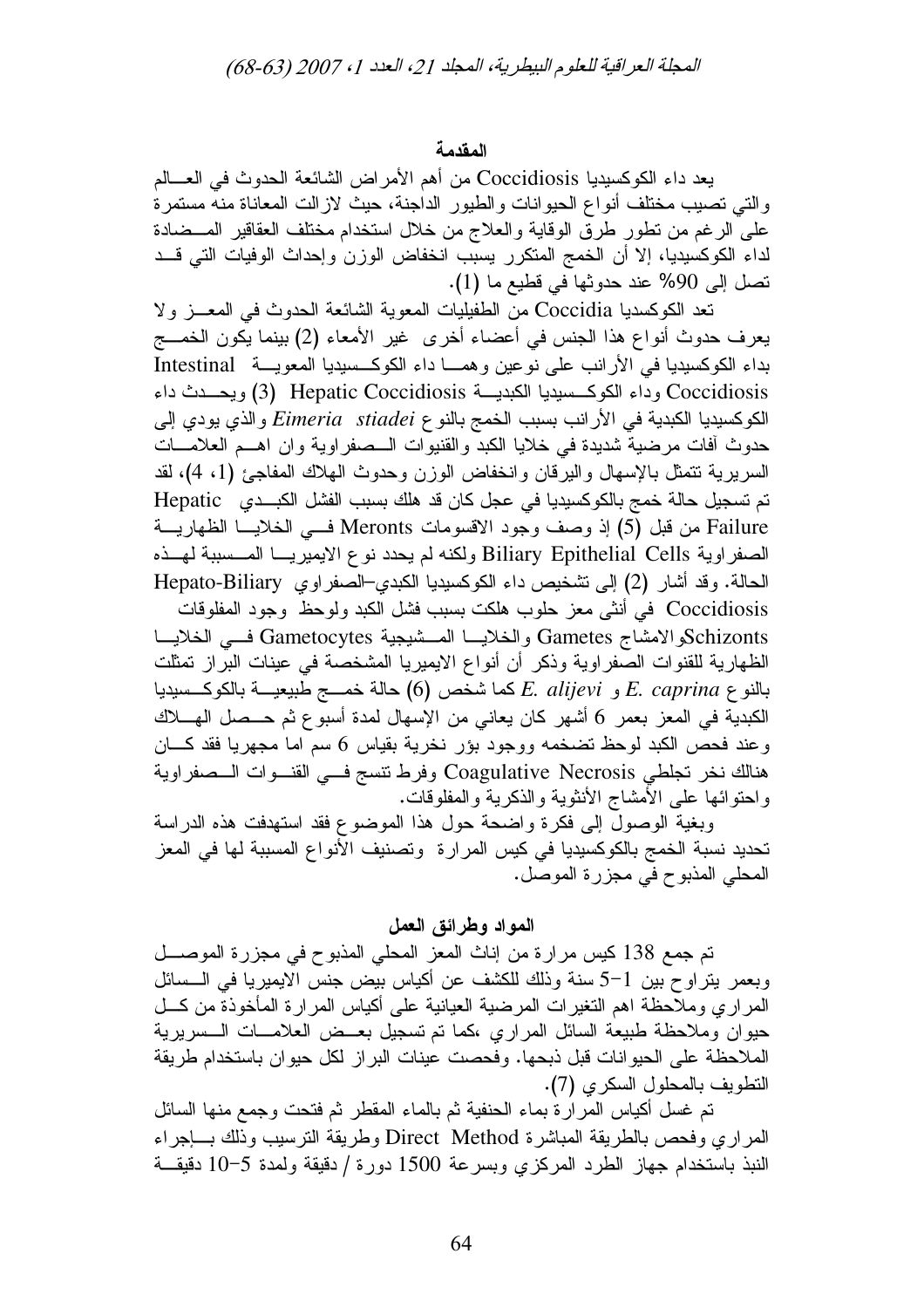كما تم استخدام طريقة التطويف بالمحلول الـسكرى (7)، وتــــم اســتخدام المقيــــــاس العـــبني Ocular Micrometer في قياس أبعاد أكياس بيض الايميريا المشخصة فـــي السائل المراري والبراز. أكياس المرارة التبي أعطت نتائج موجبــة غمـــرت بمحلـــول الفورمالين نركيز 10% وبعد 48 ساعة تم تمرير العينات وتحضير شرائح نسجية بسمك 6–4 ميكرون لصبغها بصبغة الهيماتوكسلين–ايوسين لملاحظة أكياس البيض في نسيج المر ار ۃ (8).

### النتائــــــــــج

أوضحت نتائج الدراسة أن عدد أكياس المرارة الخمجة بأكياس بيض الايميريا قد بلغ 19 أي بنسبة 13.76% وكانت طبيعة السائل المراري لهذه الأكياس متثخنا ولونــــه اصفر داكن إلى بني كما لوحظ النثخن في جدران أكياس المرارة الخمجة وفقدانها الشفافية أما فيما يخص أنواع أكياس بيض الايميريا المشخصة في السائل المراري فقــد كانــت كروية أو شبه كروية، البويب غير موجود والقبعة Polar Cap غير موجودة وبلغ معدل قياسات أكياس البيض المشخصة 16.76 × 14.11 مايكرون وهذه المواصفات الـــشكلية والقياسات هي مطابقة للنوع Eimeria alijvei ولقد تم الاعتماد في نصنيف النوع على (9) وكما موضح في الشكل (1). وبلغ عدد عينات البراز الخمجة بأكياس بيض جــنس الايميريا 59 عينة أي بنسبة 42.75% إذ لوحــظ وجــود أنواع مختلفة من أكياس بيض جنس الايميريا في البراز من ضمنها النسوع E. alijvei الذي تم تشخيصه فسي ســائل المرارة وكان الإسهال والبرقان وشحوب الأغشية المخاطية من أهم العلامات الـــسريرية التي تم ملاحظتها على الحيوانات قبل ذبحها. وأظهرت المقاطع النسجية وجـــود أكيــــاس بيض جنس الايميريا في نسيج المرارة وكما موضح في الشكل رقم (2). وكذلك وجــود طور المفلوقات Schizonts وكما موضح في الشكل رقم (3).



شكل (1) يوضح كيس البيض للنوع Eimeria alijvei في السائل المراري للمعز بقوة تكبير  $40X$  وباستخدام الكامير ا الرقمية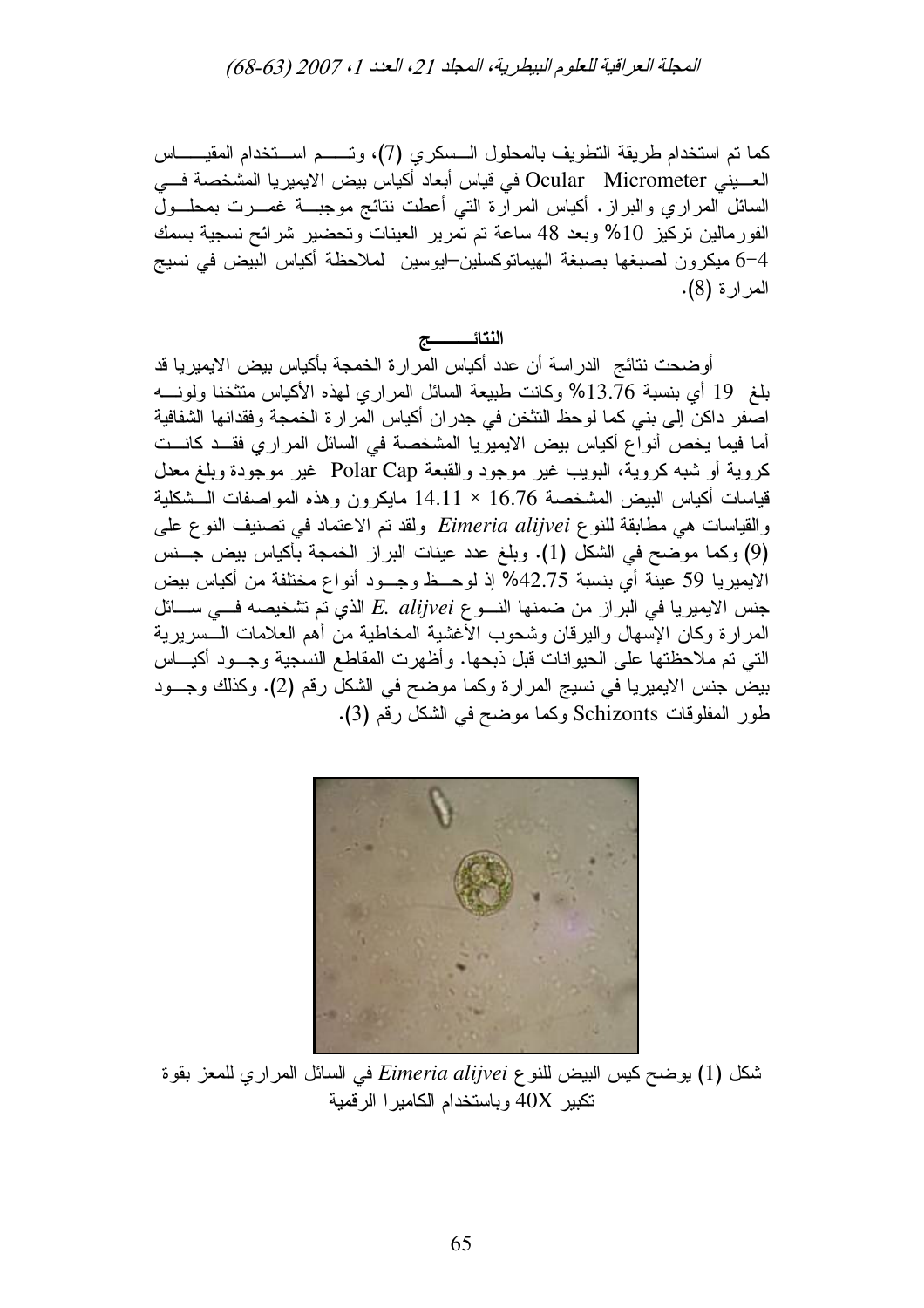

شكل(2) يوضح وجود كيس البيض للنو ع E. alijvei في نسيج المرارة بقوة تكبير وباستخدام الكاميرا الرقمية  $100\rm X$ 



شكل(3) يوضح وجود طور المفلوقات (Schizonts) للنوع *E. alijvei ف*ي نسيج المرارة بقوة تكبير  $100X$  وباستخدام الكاميرا الرقمية

المناقشــــــة

داء الكوكسيديا الكبدي هو مرض شائع في الأرانب لكنه يحدث بشكل نادر فـــي اللبائن الأخرى (6) وقد أشارت الدراسات والأبحاث إلى حدوث داء الكوكسيديا الكبـــدي في العجول وجرذان التجارب البيض (5) و (10) كما ذكر (11) إلى أن هناك أنواع من الايميريا من الممكن أن نتطور في مواقع مختلفة من الجسم غير الأمعـــاء مثـــل كــــيس المرارة في المعز . لوحظ في هذه الدراسة أن قسماً من المعز المفحوص يعاني من جملة من العلامات السريرية والتي تحدث كنتيجة طبيعية لإصابة المعز بطفيلي الكوكسيديا أو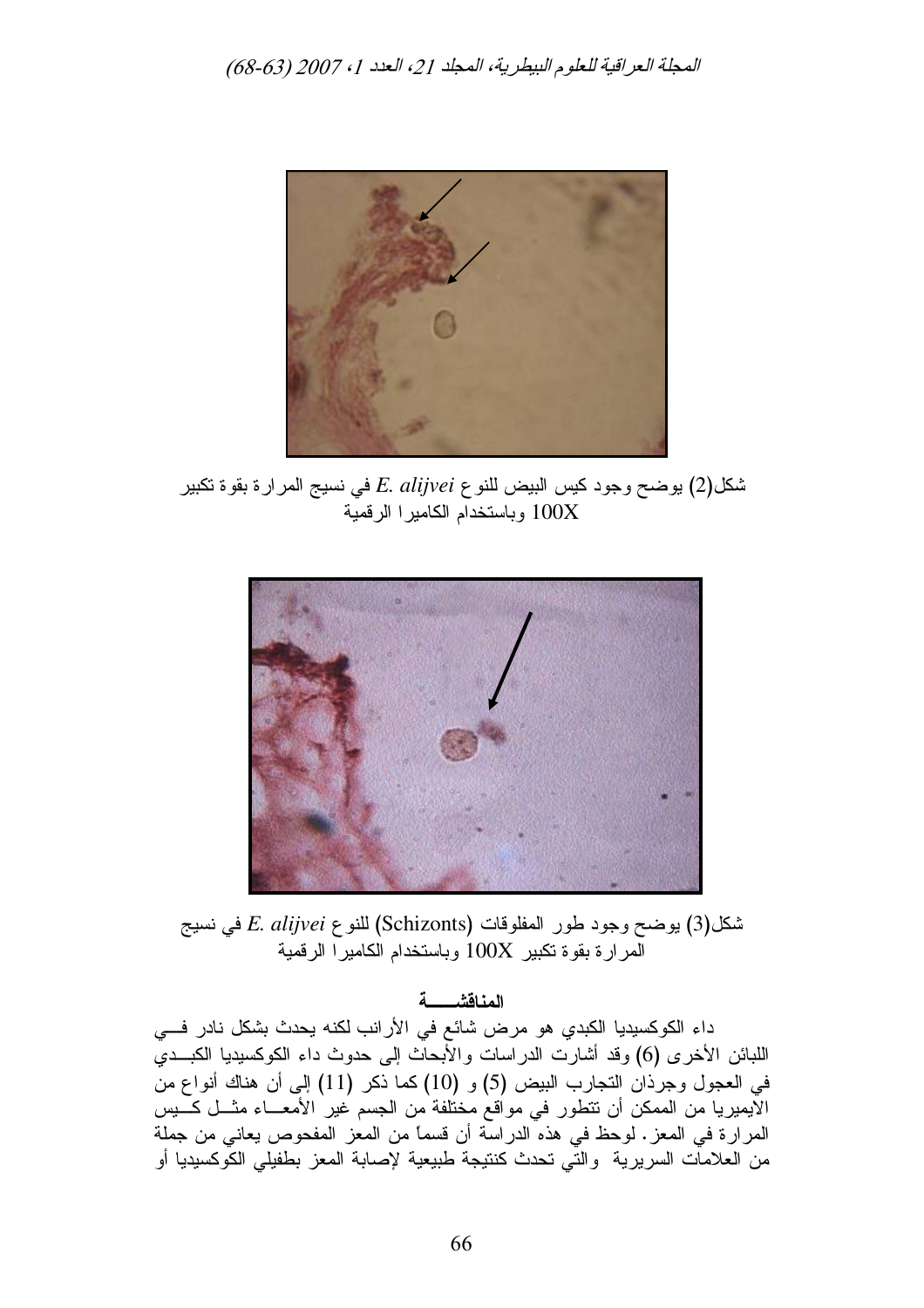الخمج بأنواع أخرى من الطفيليات. في هذه الدراسة وجد أن جميع الحيوانات التي كانت خمجة بأكياس بيض الايميريا في السائل المراري قد ظهرت عليها علامــــات الإســــهال وفقدان الوزن والبيرقان وشحوب الأغشية المخاطية وهذا بنفق مع ما ذكره كل من (6) و (2) حيث سجلا هذه العلامات في المعز والتي اتــضح بعــد نفوقهـــا وإجـــراء الـــصفة النشريحية عليها وفحص السائل المراري أنها كانت مصابة بداء الكوكـــسيديا الكبـــدي– . Hepato-Biliary Coccidiosis !G\$

إن تشخيص الخمج بالايميريا في سائل ونسيج كيس المرارة للمعز يتفق مع مـــا ذكره (12) و (6) (6) كما انه تم تشخيص بعض الادوار التطورية لجنس الايميريـــا مثل المفلوقات وهذا يتفق مع ما ذكره (11) اذ اشار الباحث الى حدوث النطور لـــبعض انواع الايميريا في الخلايا الظهارية لكيس المرارة في المعز . أمـــا فيمــــا يخـــص نـــو ع الايميريا المشخصة في ســـائل المرارة فقـــد تم تـــشخيص النــــو E. alijevi ، وهـــذه النتيجة مطابقة لما سجله (2) إذ شخص وجـــود النــــو *E. alijevi 5 و E. caprina في* سائل الصفراء بينما أشار (12) أن أكياس الايميريا المعزولة من ســـائل المــــرارة فــــي خمسة من المعز الخمجة طبيعيا وتجريبيا قد بلغ معدل قياســـاتها 18.3 × 21.3 مايكرون واعتقد بأنـها مطـابقة لقياس النوع E. ninakohlykimovae فـي حين لم يصنف (6) نوع الايميريا التي تخمج الكبد والاقنية الصفراوية وسائل الـــصفراء فـــي دراســـته عـــن داء الكوكسيديا الكبدية في المعز .

## المصــــــــــادر

- 1. الكناني، انتصار رحيم ، جمعة، حمد جنداري ومحمد، فاطمة قاسم. دراسة النغيرات المرضية وكيمياء النسيج لكبد الارانب المخمجة تجريبيا بطفيلي *Eimeria stiedia* . مجلة علوم الرافدين. 2004؛ 10 (4): 1-12.
- 2. Mahmoud OM, Haroun EM, Sulman A. Hepato-biliary coccidiosis in a dairy goat. Vet Parasitol. 1994; 53: 15-21.
- 3. Praag EV. Parasite of rabbits, Protozoal entritis: coccidiosis, www.medirabbit.com, 2004.
- 4. Raida K, Al-Rukibat DVM, Armando R, Storundt DVM, Dnnis B, Denicola DVM, Kevin R, Kasacos DVM, Scott T, Storaundt DVM, Irizarry DVM, Janice K and Lacey DVM. Impression smears of liver tissue from a rabbits. Vet Clinical Pathol. 2001; 30(2): 57-61.
- 5. Collins JL, Dubey JP, Rossow WKD. Hepatic coccidiosis in a calf. Vet Pathol. 1988; 25: 89-100.
- 6. Schafer KA, Stevenson GW, Kazacos KR. Hepatic coccidiosis associated with hepatic necrosis in a goat. Vet Pathol 1995; 32(6): 723-727.
- 7. Kassai T .Veterinary Helminthology , Great Britian, Bath press,1999;186.
- 8. Luna LG, Manual of histological staining methods of the armed forces Institue of pathology ,3rd edition .New York : Mcgraw Hill Book Company , 1968;38- 76.
- 9. Foreyt WD. Veterinary Parasitology. Reference manual, 5th eidition, USA, 2001; 71-72.
- 10. Ibrahim AK, Mahmoud AZ. Pathological observation on hepatic coccidiosis in rat. Assiut Vet Med J 1989; 22(43): 72-75.